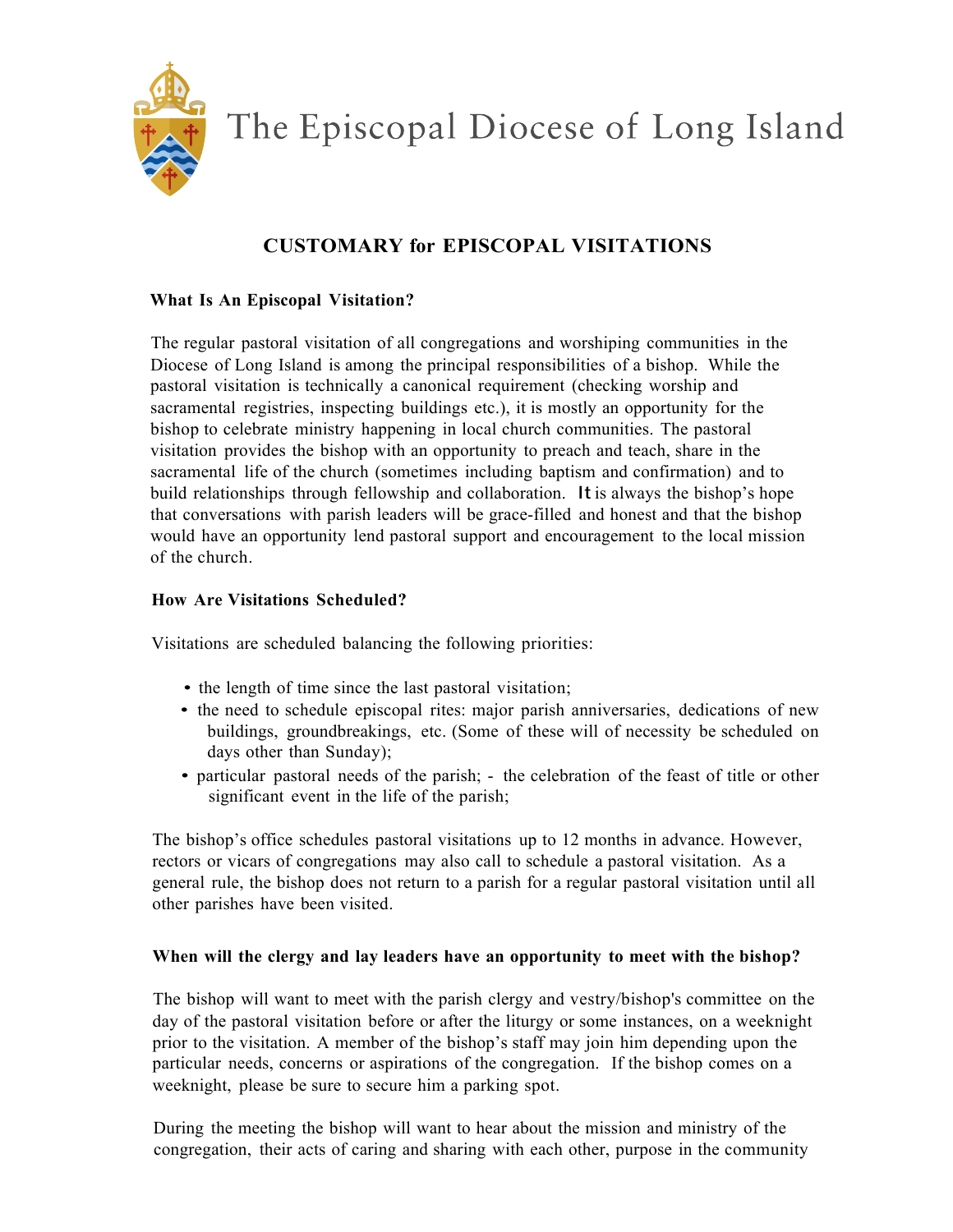beyond their doors, missionary endeavors, collaborative ministry in which they are engaged with neighboring parishes and involvement in the deanery/neighborhood. He will want to hear about any particular vision, hopes or concerns before the congregation and will want to explore these together.

During this meeting, the bishop will want to have in hand for his review the Sacramental Registry and Worship Register and will request a tour of the parish facilities.

A Safe Church Audit must be completed prior to each Canonical Visitation. The audit form is found on the diocesan website.

If the meeting happens well in advance of the Sunday liturgy, the bishop will ask you if there is any particular message or word that would be helpful for him to share with the congregation during his sermon on Sunday Morning.

#### **What to Expect on the Day of the Pastoral Visitation?**

The bishop will make every effort to arrive at the parish no less than 30 minutes before the liturgy. Please be sure to reserve two parking spots: one for the bishop, and the other for the deacon who will be assisting the bishop during the visitation.

The bishop anticipates that all visitations will be celebrations of the Holy Eucharist, Rite II and that the propers of the Sunday are observed. The scripture readings should be drawn from the *Revised Common Lectionary.* He will generally wear the local parish vestments, wearing a chasuble for the entire liturgy. The bishop is always pleased to sing as much of the liturgy as desired.

The bishop generally does not prepare a children's sermon. However, he is always happy to spend time with the children in the parish during the liturgy and in other contexts. If necessary, he is also willing to spend time prior to the liturgy with confirmands or those about to be received into the Episcopal Church.

The open plate offering shall be designated the *Bishop's Discretionary Fund.* The bishop would prefer that you send one offering for the sum of the loose plate in the form of a check payable to the Diocese of Long Island. In the memo line please write Bishop's Discretionary Fund and mail to the Office of Finance, Episcopal Diocese of Long Island, 36 Cathedral Avenue, Garden City, NY 11530. However, if it is necessary for you to send the actual loose offering, be sure that any checks are payable to the Diocese of Long Island.

The Rector, Vicar, or Priest-in-Charge should make the necessary parish announcements.

#### **When There Are Baptisms, Confirmations, Receptions and Reaffirmations**

The bishop is always happy to preside at the sacraments of initiation during my pastoral visitation. Should there be baptisms, please know that he will be inviting the local clergy to participate, usually in the water baptism. The bishop will do the chrismation with oil. On this front, please be sure that Chrism be available in some sort of oil stock.

Please be aware that adults having been baptized do NOT then proceed to the celebration of Confirmation. They have already made an adult affirmation in their baptismal vows and